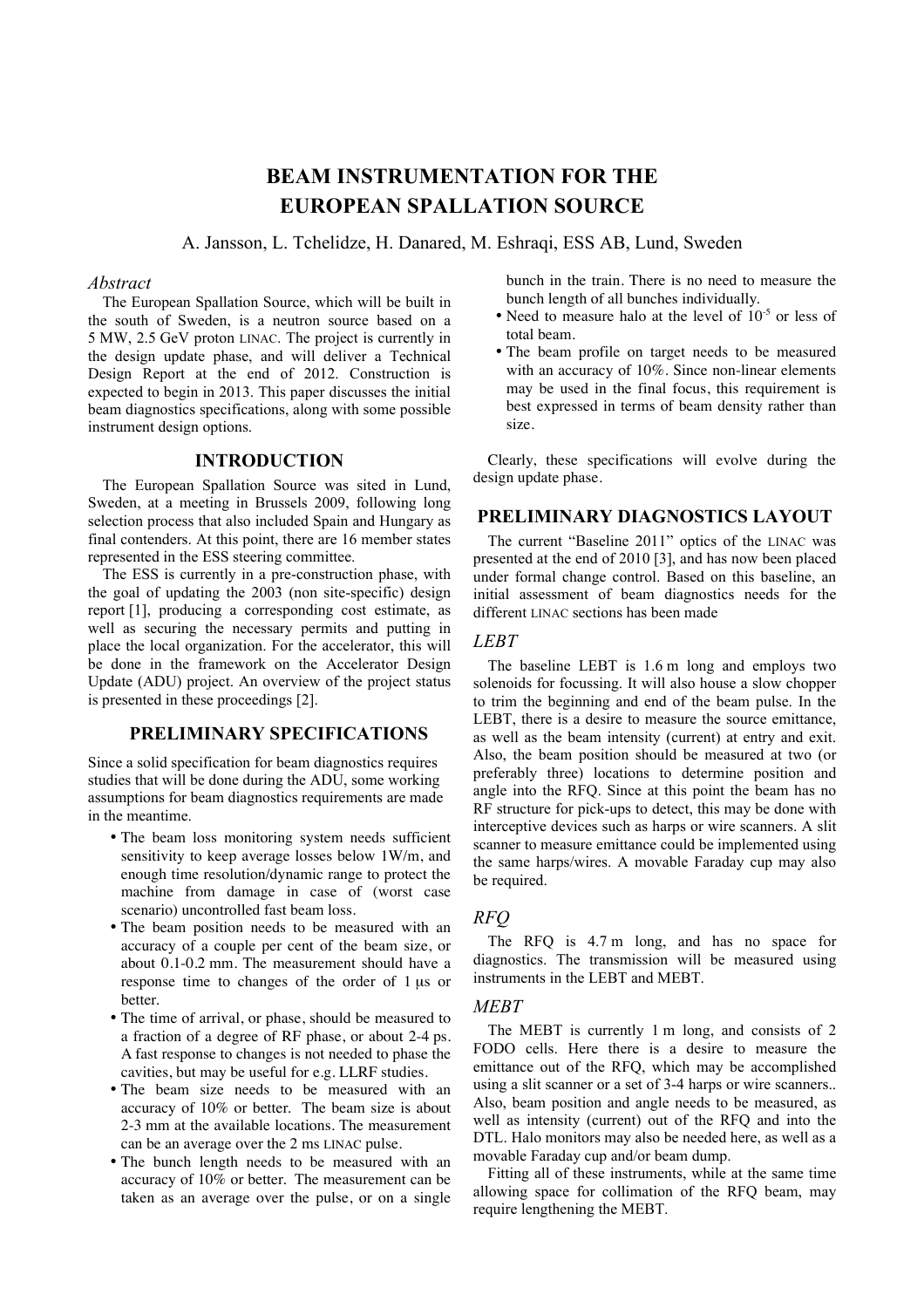# *DTL*

The baseline Drift Tube Linac (DTL) is 19 m long and consists of three tanks. It is very similar to the Linac4 DTL. All drift tubes inside the tanks contain permanent magnet quadrupoles, and therefore the only space for diagnostics is between the tanks. The beam intensity (current) and position will be measured at these locations. There is a single quadrupole between each tank that could house a stripline BPM for this purpose. For beam loss monitoring, about 30 detectors are needed., using a combination of ionization chambers, fast scintillator/PMT detectors and neutron detectors.

## *Spoke Cavity Section*

The spoke cavity section is 61 m long and consists of 15 cryomodules. Each cryomodule corresponds to a cell of the doublet lattice, and houses two quadrupoles. Here, it is foreseen to have one dual plane position pick-up and about three loss monitors per cell. In addition, there should be transverse profile monitors in the first four cells to measure transverse matching, and bunch length monitors in the first three to measure longitudinal matching. A beam current monitor at the beginning of the section is also foreseen, and a second current monitor in the middle of the section may be useful.

#### *Low Beta Cavity Section*

The low beta elliptical cavity section is 59 m long and consists of 10 cryomodules. As in the spoke cavity secton, each cryomodule corresponds to a cell of the doublet lattice, and houses two quadrupoles. Here as well, it is foreseen to have one dual plane position pick-up and about three loss monitors per cell. A beam current monitor is foreseen at the beginning of the section, as well as transverse profile monitors in the first four cells and bunch length monitors in the first three.

#### *High Beta Section*

The high beta elliptical cavity section is 169 m long and consists of 14 cryomodules. Like the previous two sections, the cryomodules corresponds to a doublet lattice cells, and the basic instrumentation plan is the same as for the spoke and low beta sections.

# *HEBT*

The HEBT is about 100 m long. It employs a FODO lattice with 11 cells, and concludes with an achromatic vertical bend to go from the linac tunnel level below grade to the target, which is at 1.6 m above the ground level. Instrumentation needs here are essentially identical to the three cryogenic sections, except fewer BLMs (2 per cell) are required since there is no shielding effect from cryomodules. An extra profile device (e.g. harp) will be placed at the end of the HEBT, just before the target. Additional instrumentation may also be needed to monitor and tune up the achromatic bend.

#### *Target and Dump*

It is critical that the beam delivered to the target has the right distribution. A local beam density that is too high may lead to target damage. Therefore, a target beam distribution monitoring system is needed. A similar system may also be used to monitor the beam size on the tune-up beam dump.

## **INITIAL COMMISSIONING**

It is foreseen to use a temporary, movable diagnostic bench to commission the LINAC as it is being built up. It may be possible to reuse parts of the Linac4 diagnostics bench, if it becomes available, because of the similarities between the two front-ends.

Commissioning scenarios will be developed during the Design Update, including diagnostics specifications for commissioning with low intensity beam.

#### **CRYOMODULE INTEGRATION**

The baseline ESS LINAC has a continuous cryostat and cryogenic magnets. This yields a significantly reduced number of warm-to-cold transitions, and thus a lower cryogenic heat load, as compared to an SNS-type segmented layout with warm magnets. However, the lack of warm space also means that any diagnostics must be integrated into the cryostat. This leads to undesirable project dependencies, as beam diagnostics development must precede and/or be tightly coordinated with the cryostat design. Moreover, for some types of measurements, no established method or device exists that is proven to work in cryogenic conditions. To add warm space in some, but not all, locations might require multiple cryomodule designs for the same kind of cavity.

Therefore, it is proposed to use a hybrid cryomodule design, with a utility section between cryomodules that could be operated either at room temperature or cold (shield temperature). This solution would decouple the cryomodule design from beam diagnostics development, while still maintaining a single cryomodule design, and limit warm-to-cold transitions to maximise energy efficiency. It may become the baseline solution in the near future.

# **INSTRUMENTATION OPTIONS**

#### *Beam Position Monitors*

The beam position system may use strip lines or buttons, depending on the location. Processing will be narrow band, with a bandwidth of about 1 MHz. It is assumed that the BPM system will also provide the time of arrival (phase) information needed to tune the LINAC.

#### *Beam Loss Monitors*

The beam loss monitor system will likely use a combination of ionization chambers, fast PMT-based detectors, and neutron detectors. Some beam loss monitors may need to operate at cryogenic temperatures,